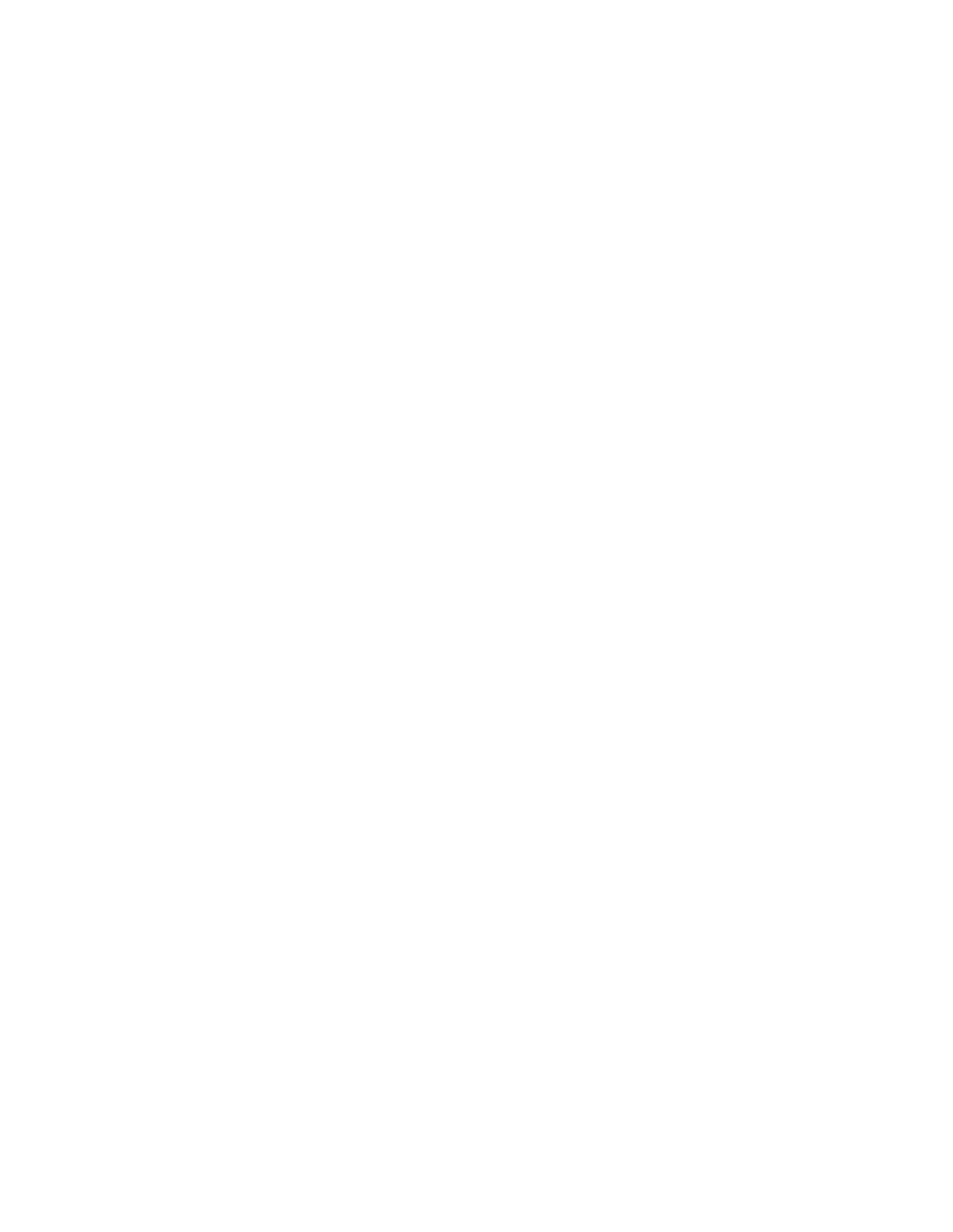# **CONTENT**

| <b>Club Administration Committee Chair Job Description</b> |                |
|------------------------------------------------------------|----------------|
| <b>Working with Your Committee</b>                         | $\overline{2}$ |
| Setting goals                                              | $\overline{2}$ |
| Effective goals                                            | $\overline{2}$ |
| <b>Action Plan</b>                                         | 3              |
| Motivation                                                 | 3              |
| <b>Budgeting</b>                                           | 3              |
| <b>Creating and Engaging Club Experience</b>               | 4              |
| <b>Meetings</b>                                            | 6              |
| <b>Club Assemblies</b>                                     | 6              |
| <b>Club Communications</b>                                 | 8              |
| <b>District Training Assembly Discussion Questions</b>     | 9              |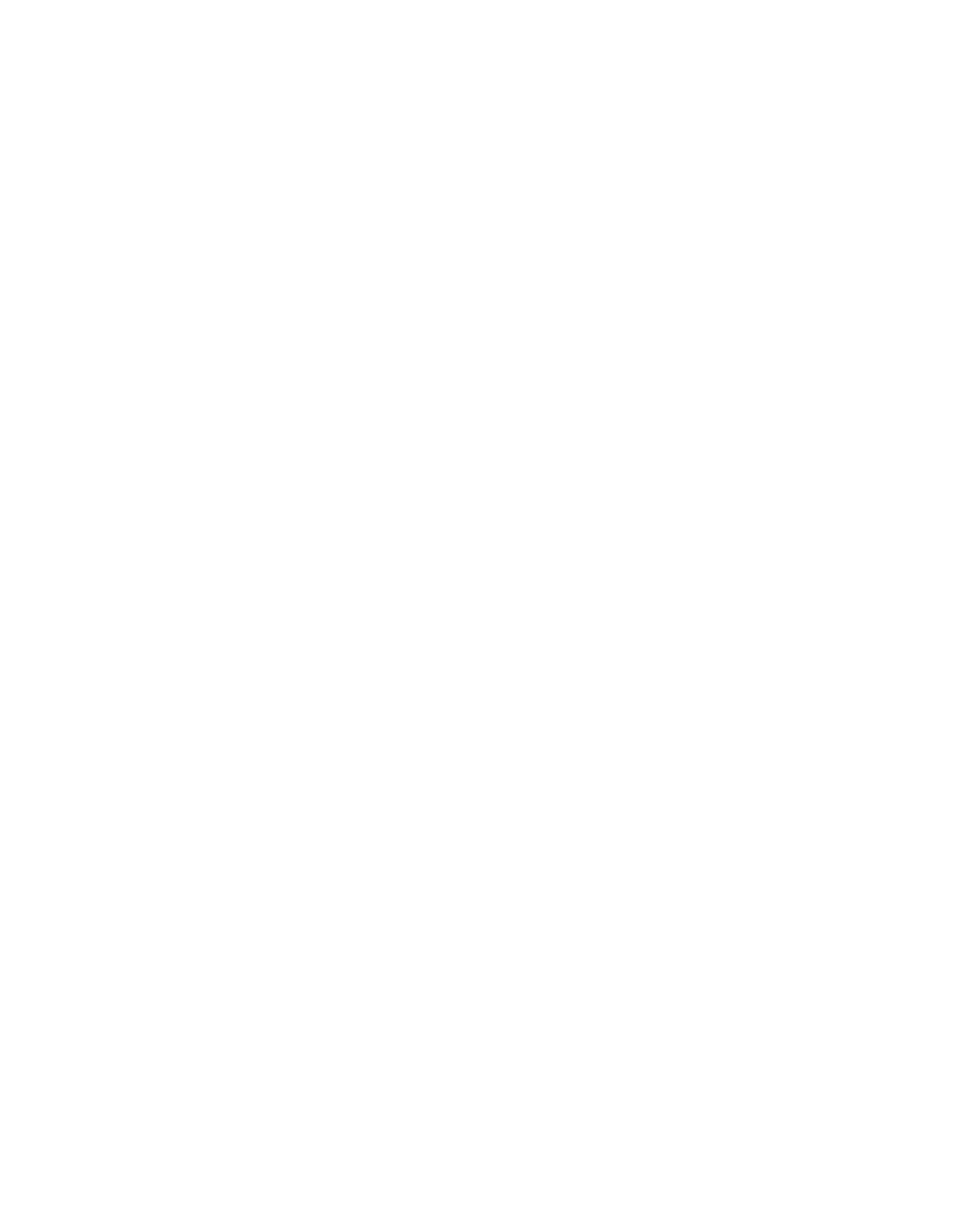# **CLUB ADMINISTRATION COMMITTEE CHAIR JOB DESCRIPTION**



As chair of the club administration committee, you help your club run smoothly.

| <b>RESPONSIBILITIES</b>                                                                                                            |                                                                   |  |
|------------------------------------------------------------------------------------------------------------------------------------|-------------------------------------------------------------------|--|
| <b>GENERAL</b>                                                                                                                     | <b>ADMINISTRATION COMMITTEE</b>                                   |  |
| Attend your district training assembly.                                                                                            | Help the club secretary with meeting<br>logistics and attendance. |  |
| Working with the president-elect, select<br>and prepare your committee members.                                                    | Help the club treasurer collect<br>membership dues.               |  |
| Create subcommittees as needed (e.g.,<br>club meeting planning, club newsletter<br>and website, social events, attendance).        | Organize interesting and fun club<br>meetings and social events.  |  |
| Meet regularly and plan activities.                                                                                                | Produce club communications, including<br>your club's newsletter. |  |
| Set committee goals that align with and<br>help achieve the club's goals for the year,<br>and monitor progress toward those goals. |                                                                   |  |
| Manage your committee's budget.                                                                                                    |                                                                   |  |
| Work with your club's other committees<br>and your district committee on multiclub<br>activities or initiatives.                   |                                                                   |  |
| Report committee activities and progress<br>to the club president, the board of<br>directors, and the entire club.                 |                                                                   |  |
| Determine what your club expects of<br>your committee.                                                                             |                                                                   |  |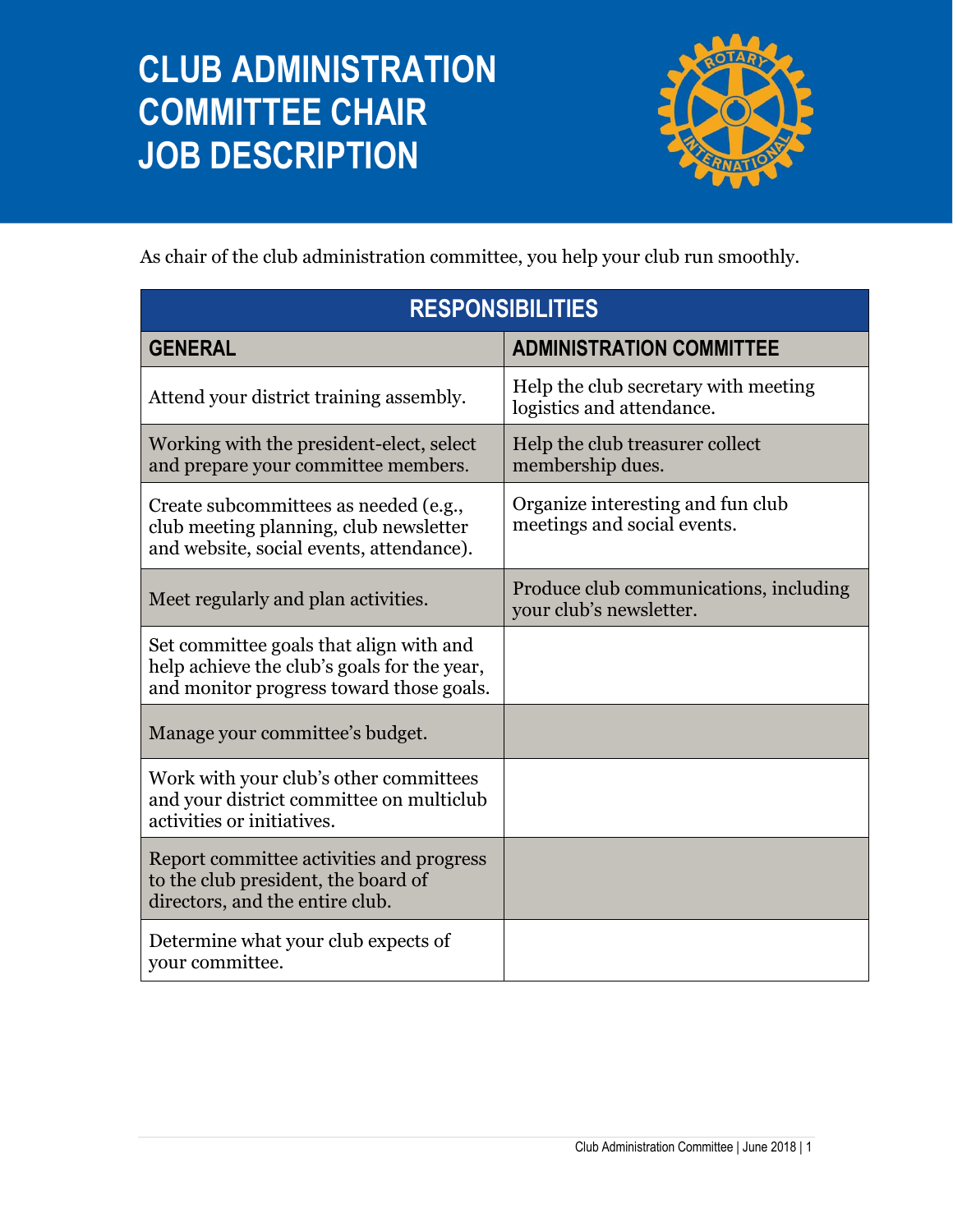# **WORKING WITH YOUR COMMITTEE**



You're the club administration committee chair. If you don't have a committee when you accept the position, start by recruiting one or two people. In many clubs, members usually serve on a committee for three years, so it's likely that some current committee members will continue serving during your term. If you need to fill any openings on the committee, work with the president-elect to find someone with:

- Organizational skills
- Knowledge of Rotary policies
- Writing or publishing skills
- Computer and internet skills

As chair, you'll delegate tasks, so you'll need to determine how best to use the skills and interests of your committee members. You can prepare members by:

- Informing them of the committee's activities and goals
- Pairing new committee members with more experienced ones
- Encouraging them to communicate with their counterparts in other clubs
- Notifying them of district activities and meetings
- Sharing resources

Collaborate with your club's other committees to maximize your impact as a group. Club board meetings are great opportunities for these ongoing conversations.

### **SETTING GOALS**

In your role, you'll make sure your committee sets and achieves annual goals that support the club's strategic plan. You'll set goals with your incoming president and other club leaders at the district training assembly. The president or secretary can enter the goals in [Rotary Club Central.](http://www.rotary.org/clubcentral)

### **EFFECTIVE GOALS**

Be sure your annual goals reflect committee capabilities and club interests. Goals should be shared, measurable, challenging, achievable, and time-specific (example: *Our club will update our website at least weekly*)*.*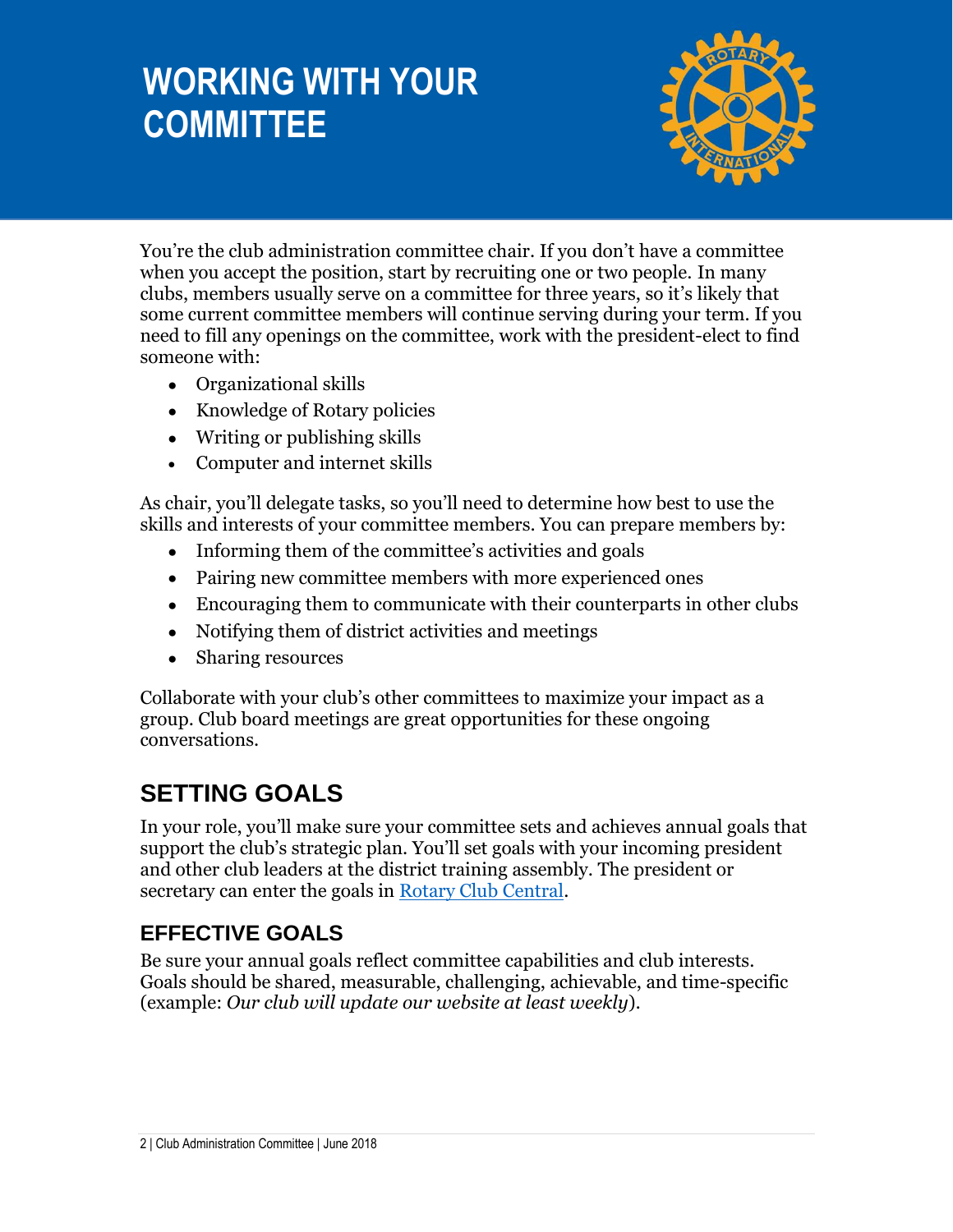### **ACTION PLAN**

Work with your committee to develop an action plan, a series of smaller steps needed to achieve each annual goal. For every step:

- Determine who's responsible for implementing it.
- Set a due date.
- Decide how you'll measure progress and success.
- Consider the resources you already have, and get any that you need.
- Regularly assess your progress, and adjust your goals if necessary.

#### **MOTIVATION**

Part of your role as chair is keeping your committee members motivated. Remember, they are volunteers. Common motivators include:

- Assurance that the committee's goals are attainable and will benefit the club and community
- Opportunities for fellowship and networking
- Assignments that use each member's expertise
- Efforts to make the committee's work enjoyable

### **BUDGETING**

Before 1 July, work with the outgoing committee chair and club treasurer to discuss the funds your committee will need and request that they be included in the club's budget. Be sure to consider any planned fundraising activities.

Oversee your committee's funds, transactions, and reports, and be aware of its budget status at all times. If you meet regularly with your club's treasurer, you'll be able to take action as soon as issues arise.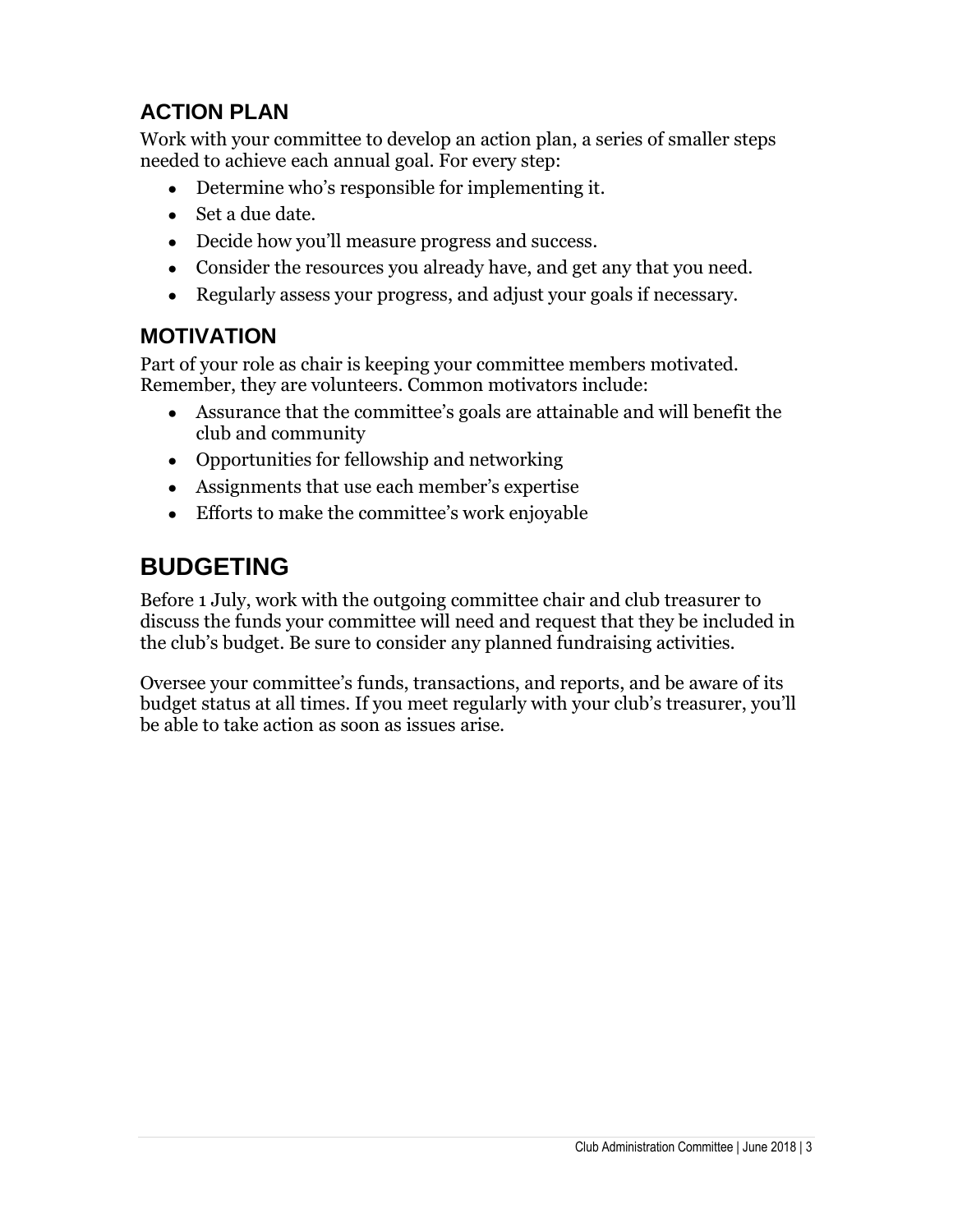# **CREATING AN ENGAGING CLUB EXPERIENCE**



As club administration chair, you'll work with your club's president and membership committee to plan events that will keep your members engaged and connected. Start by assessing your club with tools like the [Rotary Club Health](https://my.rotary.org/en/document/rotary-club-health-check)  [Check](https://my.rotary.org/en/document/rotary-club-health-check) and [Member Satisfaction Survey.](https://my.rotary.org/en/document/enhancing-club-experience-member-satisfaction-survey) Analyze the results, then work with your fellow club leaders to implement changes that will improve your members' club experience.

Research shows that clubs that are more flexible are better at attracting new members and keeping current members engaged. Explore these options for flexibility:

- Reduce the frequency of meetings (though clubs are required to meet in some way twice a month)
- Determine the best day and time for meetings
- Changeor cancel a meeting
- Count service projects or social events as meetings
- Choose whether to meet in person or online, alternate between online and in-person meetings, or use both formats simultaneously (for instance, a member could participate in an in-person meeting through video chat)
- Determine whether different types of membership could work for your club. Explore options such as family, junior, or corporate memberships. You can set policies on dues, attendance, and service expectations for each type, as long as you report these people as active members and collect RI membership dues from them.Invite Rotaractors to join your club while remaining members of their Rotaract clubs. If your club chooses to, it can make special accommodations for these members, such as relaxed attendance requirements or reduced fees, as long as those are reflected in the club bylaws.

Get creative and have fun! See the [Club Flexibility page](https://my.rotary.org/en/club-flexibility) on My Rotary and the Practicing Flexibility and Innovation course in the [Learning Center](https://my.rotary.org/secure/application/261) to help you get started.

Appoint someone on your committee to develop the agenda for your club's meetings. Be creative and try different things to appeal to your members' interests. Refer to [Be a Vibrant Club: Your Club Leadership Plan](https://www.rotary.org/myrotary/en/learning-reference/learn-topic/membership#bevibrantclub) for some ideas on how clubs have adjusted their meeting formats to revitalize their clubs.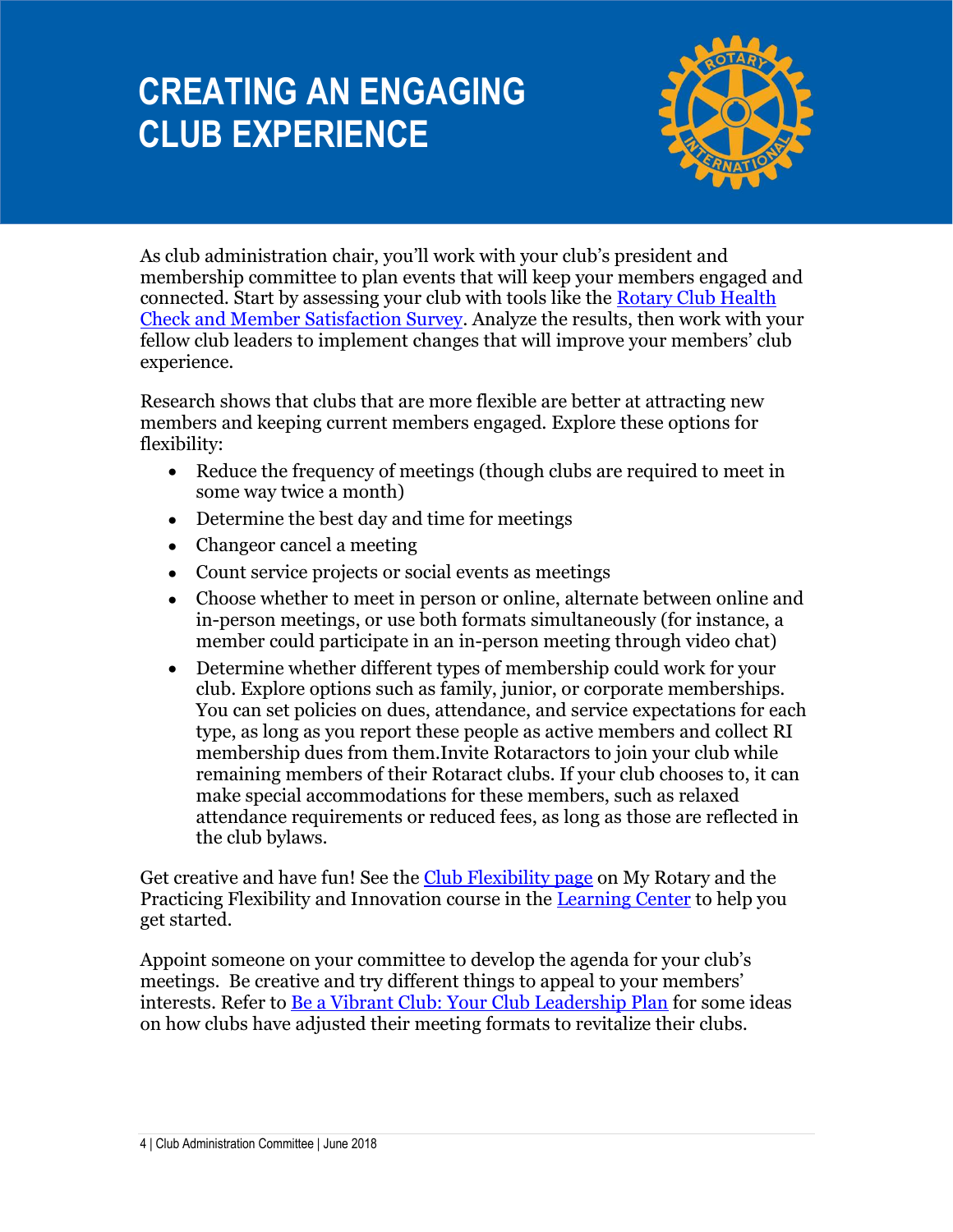| <b>SAMPLE FORMATS FOR MEETINGS</b>                                                                                                                                                                                                                                                                                                                                                 |           |                                                                                                                                                                                                                                                                                                                                  |
|------------------------------------------------------------------------------------------------------------------------------------------------------------------------------------------------------------------------------------------------------------------------------------------------------------------------------------------------------------------------------------|-----------|----------------------------------------------------------------------------------------------------------------------------------------------------------------------------------------------------------------------------------------------------------------------------------------------------------------------------------|
| <b>REGULAR MEETINGS</b>                                                                                                                                                                                                                                                                                                                                                            |           | <b>SOCIAL EVENTS</b>                                                                                                                                                                                                                                                                                                             |
| Allow time for members to share<br>$\bullet$<br>ideas for making the community<br>better.                                                                                                                                                                                                                                                                                          | $\bullet$ | Hold an annual retreat with your club to<br>have fun and reflect on the work you've<br>done in the past year.                                                                                                                                                                                                                    |
| Use meeting time to plan activities<br>and projects.                                                                                                                                                                                                                                                                                                                               | $\bullet$ | Meet once a month at a restaurant or<br>other venue to socialize.                                                                                                                                                                                                                                                                |
| Offer members the option to<br>$\bullet$<br>participate virtually if they can't make<br>the meeting in person.                                                                                                                                                                                                                                                                     |           | Plan events and outings that include<br>family members and Rotaractors year-<br>round.                                                                                                                                                                                                                                           |
| Have members speak about<br>themselves rather than booking a<br>guest speaker.                                                                                                                                                                                                                                                                                                     |           | Celebrate personal milestones and<br>$\bullet$<br>other special occasions that are<br>important in your members' lives.                                                                                                                                                                                                          |
| Give each meeting a different theme.<br>$\bullet$                                                                                                                                                                                                                                                                                                                                  |           |                                                                                                                                                                                                                                                                                                                                  |
| Rotate meeting locations.<br>$\bullet$                                                                                                                                                                                                                                                                                                                                             |           |                                                                                                                                                                                                                                                                                                                                  |
| Make meals optional.<br>$\bullet$                                                                                                                                                                                                                                                                                                                                                  |           |                                                                                                                                                                                                                                                                                                                                  |
| Discuss Rotary business for the first<br>$\bullet$<br>half of the meeting and use the<br>second half for fun activities.                                                                                                                                                                                                                                                           |           |                                                                                                                                                                                                                                                                                                                                  |
| Invite prospective members to speak<br>as industry experts on topics related<br>to your projects.                                                                                                                                                                                                                                                                                  |           |                                                                                                                                                                                                                                                                                                                                  |
| <b>NETWORKING AND TRAINING</b><br><b>EVENTS</b>                                                                                                                                                                                                                                                                                                                                    |           | <b>SERVICE PROJECTS</b>                                                                                                                                                                                                                                                                                                          |
| Hold a networking meeting to build<br>$\bullet$<br>relationships and rapport with one<br>another.                                                                                                                                                                                                                                                                                  |           | Partner with other organizations to<br>$\bullet$<br>expand your outreach.<br>Make sure members are involved in                                                                                                                                                                                                                   |
| Conduct a joint networking event with<br><b>Rotaractors and invite business</b><br>professionals in the community to<br>increase the visibility of your club,<br>bring in new members, and form<br>potential partnerships.<br>Plan a training event to enhance<br>$\bullet$<br>members' leadership skills or teach<br>them a new skill that will help them<br>carry out a project. |           | $\bullet$<br>activities that genuinely interest them.<br>Create regular opportunities to<br>$\bullet$<br>volunteer in the community together<br>and discuss the experience in a<br>subsequent meeting.<br>Involve Rotaractors to propose and<br>$\bullet$<br>lead service projects, with an<br>experienced member to guide them. |

This chart gives examples of meeting formats and how clubs have used them.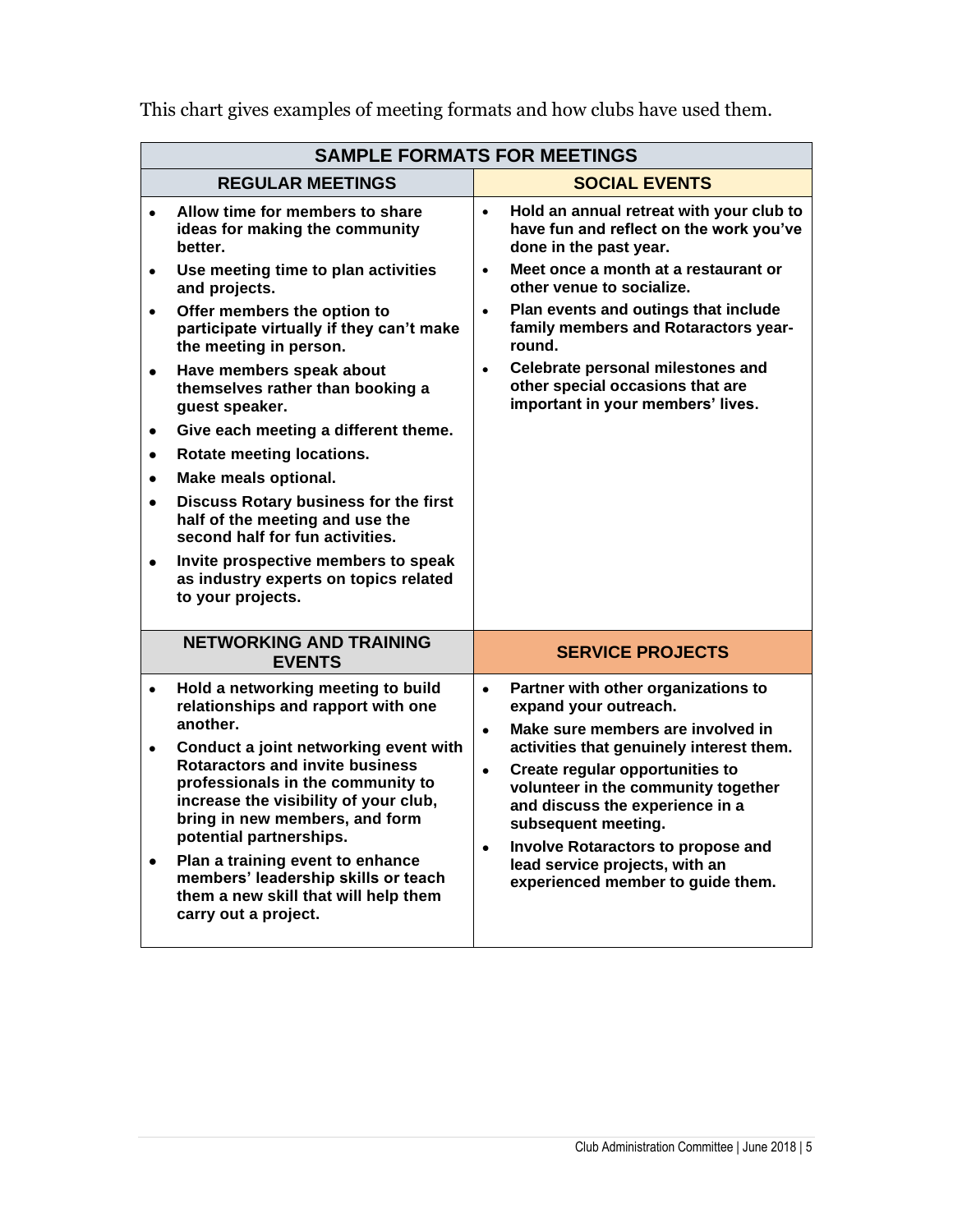### **MEETINGS**



As the club administration committee chair, you play an important role in creating positive experiences for your members. Clubs need active, engaged members to serve their communities and attract new members. Meetings should be fun and interactive.

Your meeting responsibilities may include:

- Preparing announcements
- Planning programs
- Scheduling guest speakers
- Distributing and collecting name badges
- Taking attendance
- Paying for meals
- Making arrangements (travel, expenses, letters of appreciation) for guest speakers
- Providing visiting Rotarians with documentation of their attendance

Work with your secretary to determine how he or she can help you with your club's meeting responsibilities.

### **CLUB ASSEMBLIES**

Club assemblies offer opportunities for all club members to:

- Reflect on and discuss club meetings and activities
- Brainstorm ideas for projects and activities
- Review the club's strengths, opportunities, and weaknesses
- Set goals and develop action plans
- Coordinate committee activities
- Learn more about Rotary

Ask members for their input in advance so you can plan an assembly that addresses their interests and concerns. Ask your president and secretary what each assembly's goal is and how your committee can help plan it. Assemblies can be held throughout the year to address relevant topics, like those shown below.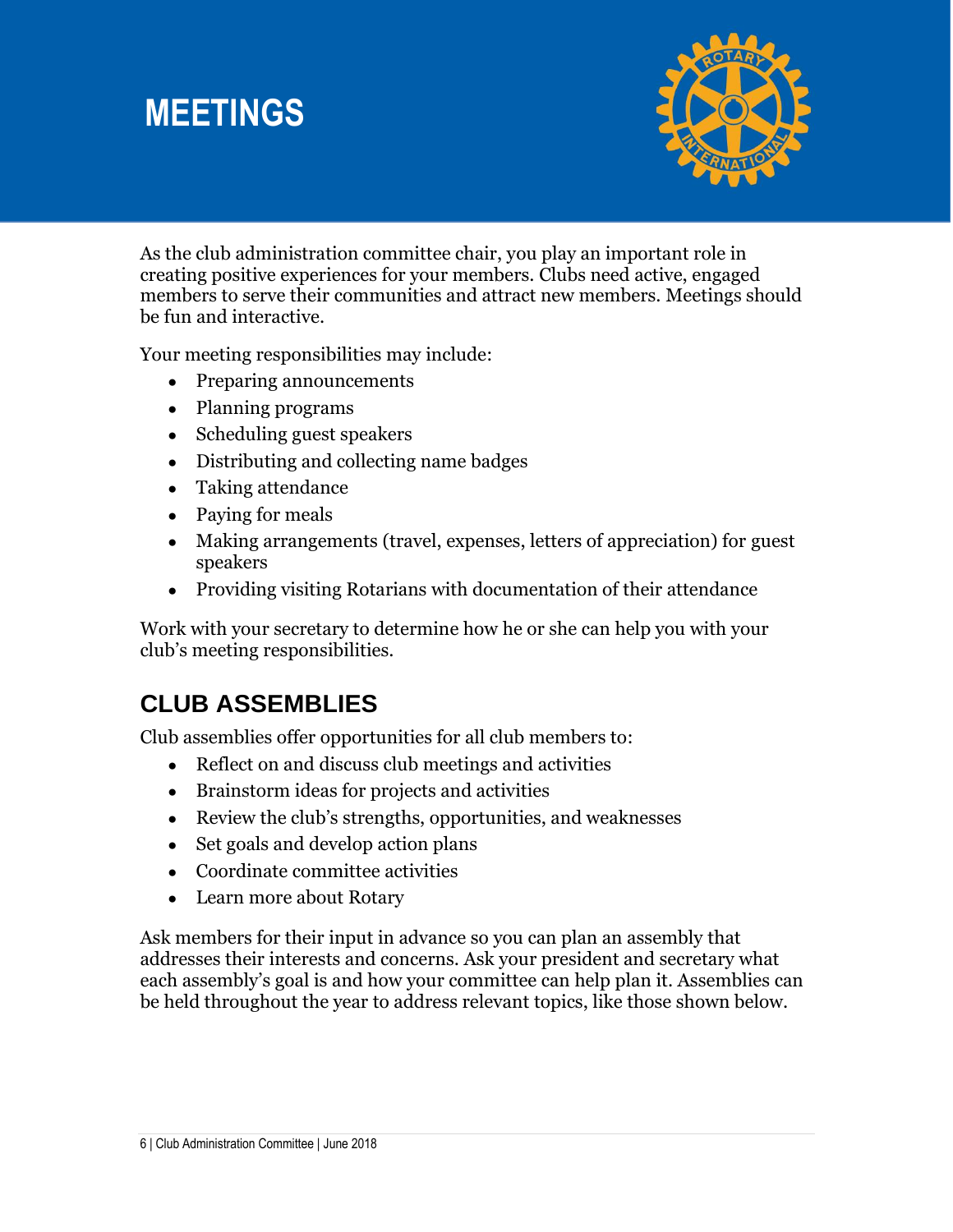| <b>TIME FRAME</b>                                             | <b>PURPOSE</b>                                                                                    |
|---------------------------------------------------------------|---------------------------------------------------------------------------------------------------|
| After the district training<br>assembly                       | To describe, review, and discuss plans developed at the<br>district training assembly             |
| After 1 July                                                  | To discuss and adopt a strategic plan for the coming year                                         |
| Two weeks before the<br>district governor's official<br>visit | To prepare for the visit                                                                          |
| During the district<br>governor's official visit              | To discuss the club's activities, goals, achievements, and<br>concerns with the governor          |
| At the midpoint of the<br>Rotary year                         | To review the club's progress toward its goals and<br>determine its plan for the rest of the year |
| In April or May                                               | To provide an opportunity for open discussion                                                     |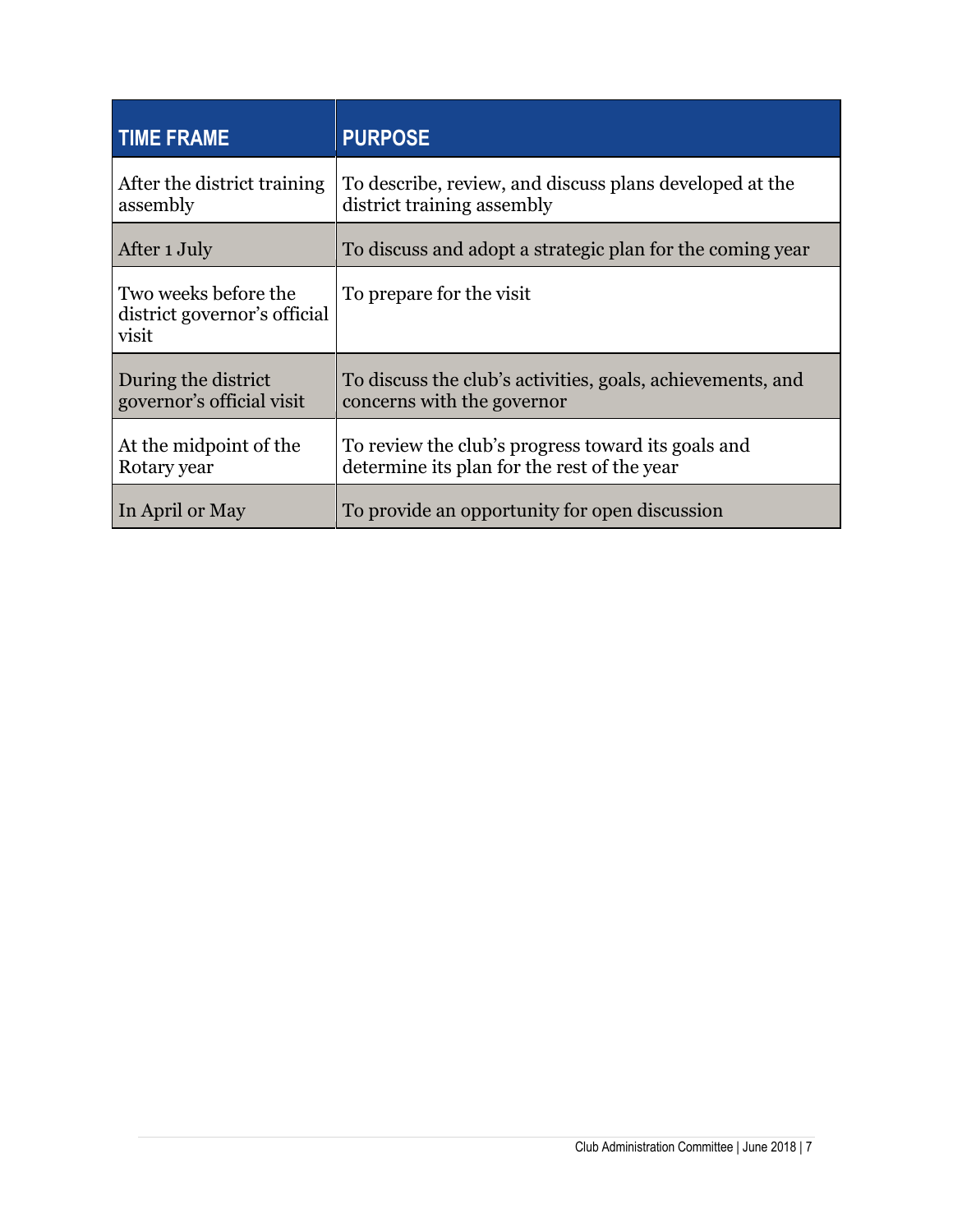# **CLUB COMMUNICATIONS**



Part of your role as club administration committee chair is to create a communication plan that keeps members informed about club and district activities and Rotary news. To keep current members informed and to attract prospective members, be sure that your club has someone dedicated to updating the club website.

Here is some information that you could include in your communications:

- The schedule of upcoming club meetings and activities
- Your club's goals, plans, and projects
- Highlights of club and district meetings
- Birthdays, anniversaries, recognition, etc.
- News about the club, district, and Rotary International

Areas of your club's website that contain personal information should be password-protected. If the club website's domain name includes "Rotary," make sure that it also identifies the club (e.g., www.anycityrotaryclub.org). More guidance can be found in the [Voice and Visual Identity Guidelines](http://www.rotary.org/myrotary/en/document/851) and the [Quick Start Guide for](https://my.rotary.org/en/document/quick-start-guide-club-websites) Club Websites.

You can use the promotional tools on My Rotary, including:

- [Brand Center](https://brandcenter.rotary.org/en-GB)  $-$  Logos, images, videos, guidelines, ads, and People of Action templates
- Press [Center](https://www.rotary.org/en/news-features/media-center) Press releases, fact sheets, and media resources
- [RSS feed](https://www.rotary.org/myrotary/en/manage/tools/rss-feed) Rotary news formatted for and sent to your club's website or news reader

Use social media to share club news with members, and connect to [Rotary's](https://www.rotary.org/en/news-features/social-media)  [official networking pages](https://www.rotary.org/en/news-features/social-media) to share stories, ideas, videos, and images.

Work with your club's public image chair to determine which committee will be responsible for your club's newsletters, website, social media accounts, and marketing communications, as well as its other communications to members and nonmembers.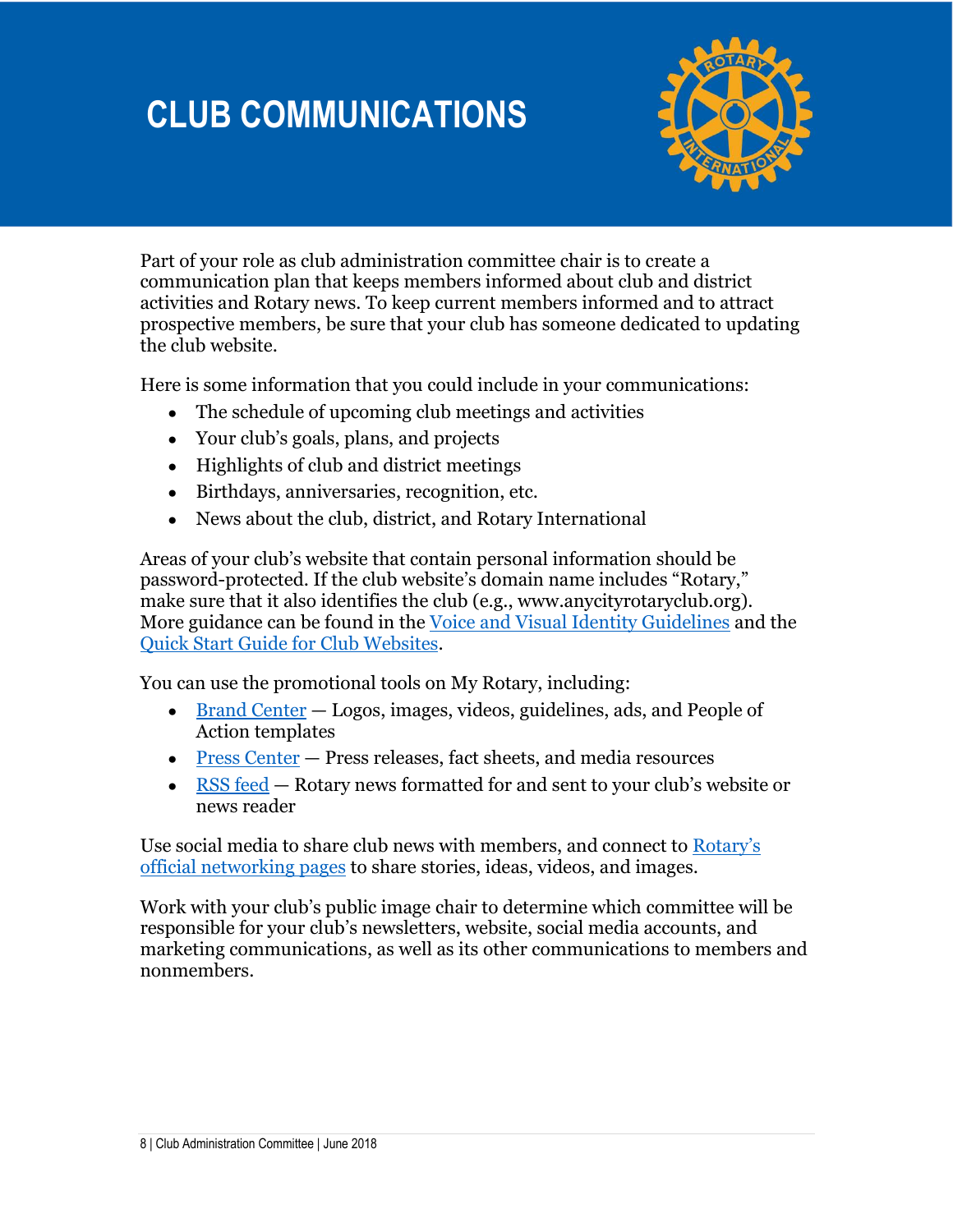# **DISTRICT TRAINING ASSEMBLY DISCUSSION QUESTIONS**



The district training assembly is a great chance to exchange ideas with other incoming club leaders. These questions can help you prepare for your assembly.

What are the responsibilities of the club administration committee? What are your responsibilities as chair?

What club goals are assigned to your committee?

What type of activities will you plan so that club members can socialize?

How will you keep your club meetings interesting and relevant?

How will your club communicate news to its members? Who will be responsible for this communication?

Which tasks will you delegate to committee members? How will you support them?